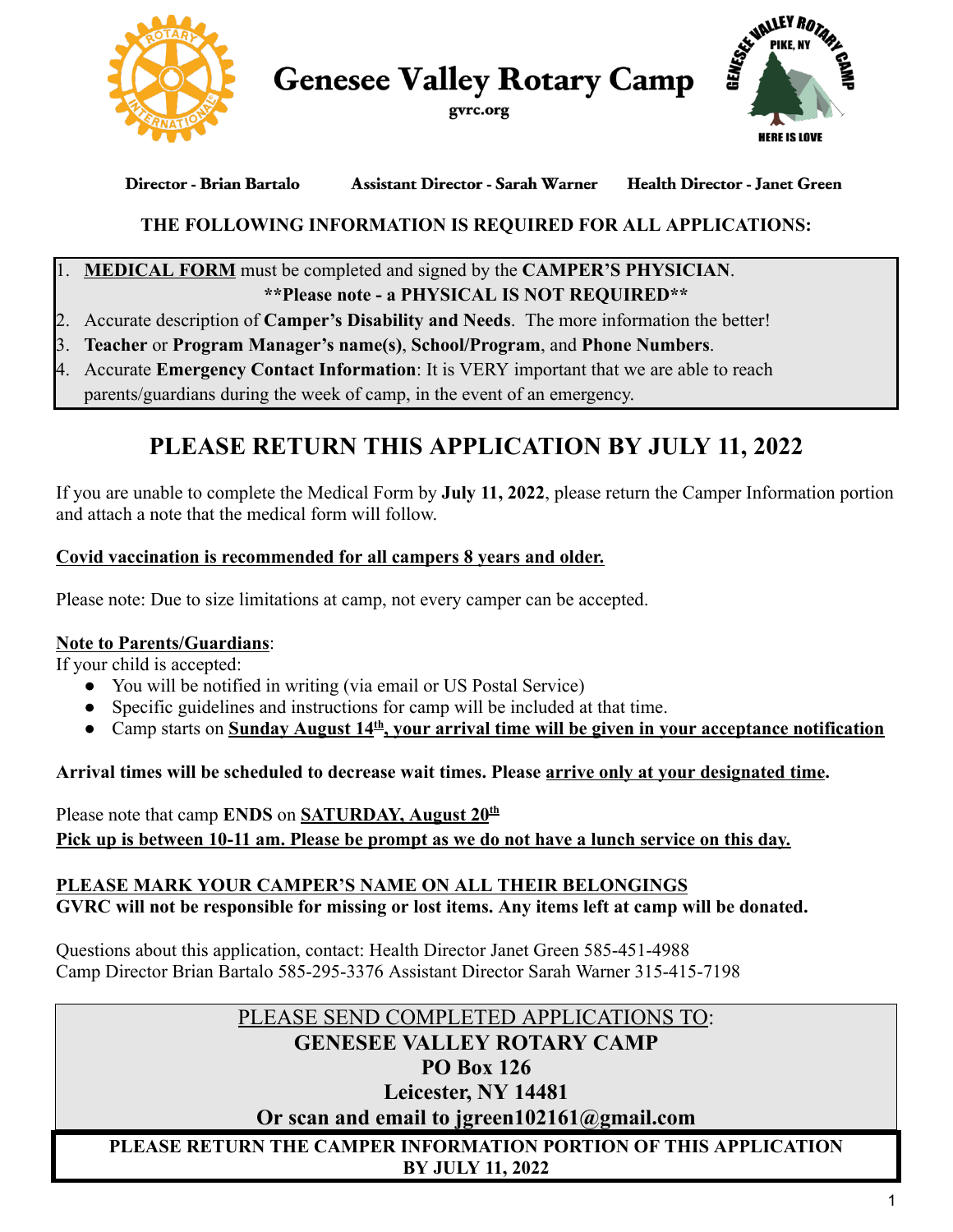## **GENESEE VALLEY ROTARY CAMP 2022 CAMPER APPLICATION CAMPER INFORMATION**

| Birthdate: /// sex: preferred pronouns: height: ft. in. weight: bs.                                                                                                                                                                  |  |                                                                                                                |  |  |  |
|--------------------------------------------------------------------------------------------------------------------------------------------------------------------------------------------------------------------------------------|--|----------------------------------------------------------------------------------------------------------------|--|--|--|
| Camper's exact address: <u>contract and contract and contract and contract and contract and contract and contract and contract and contract and contract and contract and contract and contract and contract and contract and co</u> |  |                                                                                                                |  |  |  |
|                                                                                                                                                                                                                                      |  |                                                                                                                |  |  |  |
|                                                                                                                                                                                                                                      |  |                                                                                                                |  |  |  |
| Phone #1 ( $\qquad$ ) Phone #2 ( $\qquad$ )                                                                                                                                                                                          |  |                                                                                                                |  |  |  |
|                                                                                                                                                                                                                                      |  |                                                                                                                |  |  |  |
| Phone #1 ( $\qquad$ ) Phone #2 ( $\qquad$ )                                                                                                                                                                                          |  |                                                                                                                |  |  |  |
| Parent/Guardian primary email address:                                                                                                                                                                                               |  |                                                                                                                |  |  |  |
|                                                                                                                                                                                                                                      |  |                                                                                                                |  |  |  |
| Person to contact in an emergency, if parent or guardian cannot be reached:                                                                                                                                                          |  |                                                                                                                |  |  |  |
|                                                                                                                                                                                                                                      |  | Relationship: The setting of the setting of the setting of the setting of the set of the set of the set of the |  |  |  |
| Phone: $(\_\_\_\_$                                                                                                                                                                                                                   |  |                                                                                                                |  |  |  |
| *Please note that we will NOT accept an application without an additional name and phone contact.<br>This contact will be used only in the event of an emergency.                                                                    |  |                                                                                                                |  |  |  |
|                                                                                                                                                                                                                                      |  |                                                                                                                |  |  |  |
| T-shirt size: Youth_____________ Adult__________                                                                                                                                                                                     |  |                                                                                                                |  |  |  |
|                                                                                                                                                                                                                                      |  |                                                                                                                |  |  |  |
|                                                                                                                                                                                                                                      |  |                                                                                                                |  |  |  |
|                                                                                                                                                                                                                                      |  |                                                                                                                |  |  |  |

### **INFORMATION ABOUT CAMPER** :

 Please write down a **description of the camper's disability** (or disabilities). Be sure to include any behavior and/or emotional problems he or she may have. This will help our staff to better meet the special needs of the camper. Accurately completing this section is very important. Please use the additional page if necessary.

 $\_$  , and the state of the state of the state of the state of the state of the state of the state of the state of the state of the state of the state of the state of the state of the state of the state of the state of the  $\_$  , and the state of the state of the state of the state of the state of the state of the state of the state of the state of the state of the state of the state of the state of the state of the state of the state of the  $\_$  , and the state of the state of the state of the state of the state of the state of the state of the state of the state of the state of the state of the state of the state of the state of the state of the state of the  $\_$  , and the state of the state of the state of the state of the state of the state of the state of the state of the state of the state of the state of the state of the state of the state of the state of the state of the  $\_$  , and the state of the state of the state of the state of the state of the state of the state of the state of the state of the state of the state of the state of the state of the state of the state of the state of the  $\_$  , and the state of the state of the state of the state of the state of the state of the state of the state of the state of the state of the state of the state of the state of the state of the state of the state of the

New campers- if your child has an IEP or care plan, please include a copy.

Returning campers, please include any updates to your camper's IEP or plan **:**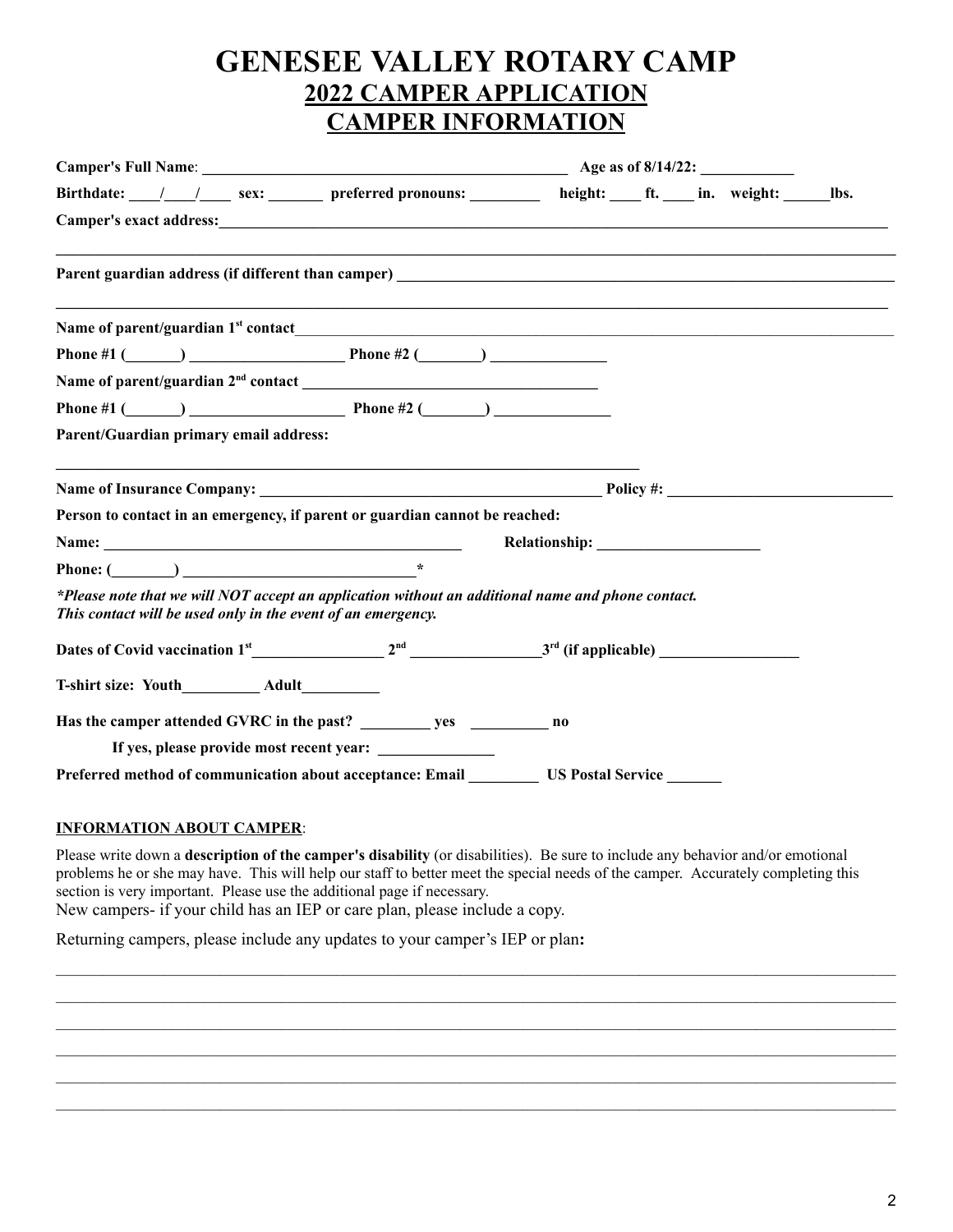| <b>Additional Information:</b>                                                                 | Please indicate with a brief description, if any of the following apply            |
|------------------------------------------------------------------------------------------------|------------------------------------------------------------------------------------|
| Any difficulty walking or use of a<br>wheelchair/walker/other mobility aid                     |                                                                                    |
| Does camper require any other special<br>equipment?                                            |                                                                                    |
| Asthma / Wheezing?                                                                             |                                                                                    |
| Bed Wetting / Diaper Use / Toilet training?                                                    |                                                                                    |
| Constipation or Diarrhea?                                                                      |                                                                                    |
| Convulsions / Seizures?                                                                        |                                                                                    |
| Nausea / Vomiting?                                                                             |                                                                                    |
| Problems with: Eyes / Ears / Nose / Throat?                                                    |                                                                                    |
| Heart problems?                                                                                |                                                                                    |
| Homesickness?                                                                                  |                                                                                    |
| Insomnia / Nightmares / Sleepwalking?                                                          |                                                                                    |
| Eating habits / Dietary Restrictions?                                                          |                                                                                    |
| Is assistance needed with                                                                      | Feeding<br>Dressing<br>Bathing<br>Other                                            |
| If the camper is female, does she have any issues<br>or problems with menstruation?            | Yes<br>N <sub>0</sub><br>please explain                                            |
| Describe any recent social or emotional<br>concerns                                            |                                                                                    |
| Please describe any other important information<br>that will help GVRC better serve your child |                                                                                    |
| Please list any specific discipline techniques that<br>have been successful with the camper    |                                                                                    |
| How does the camper communicate?                                                               | verbal<br>sign language<br>picture symbols<br>speech communication device<br>other |

| <b>Allergic Reactions</b>                   | Please list and describe the reaction |
|---------------------------------------------|---------------------------------------|
| Bee Sting                                   |                                       |
| Food(s)                                     |                                       |
| Other(s)                                    |                                       |
| Restrictions for bug spray and/or sunscreen |                                       |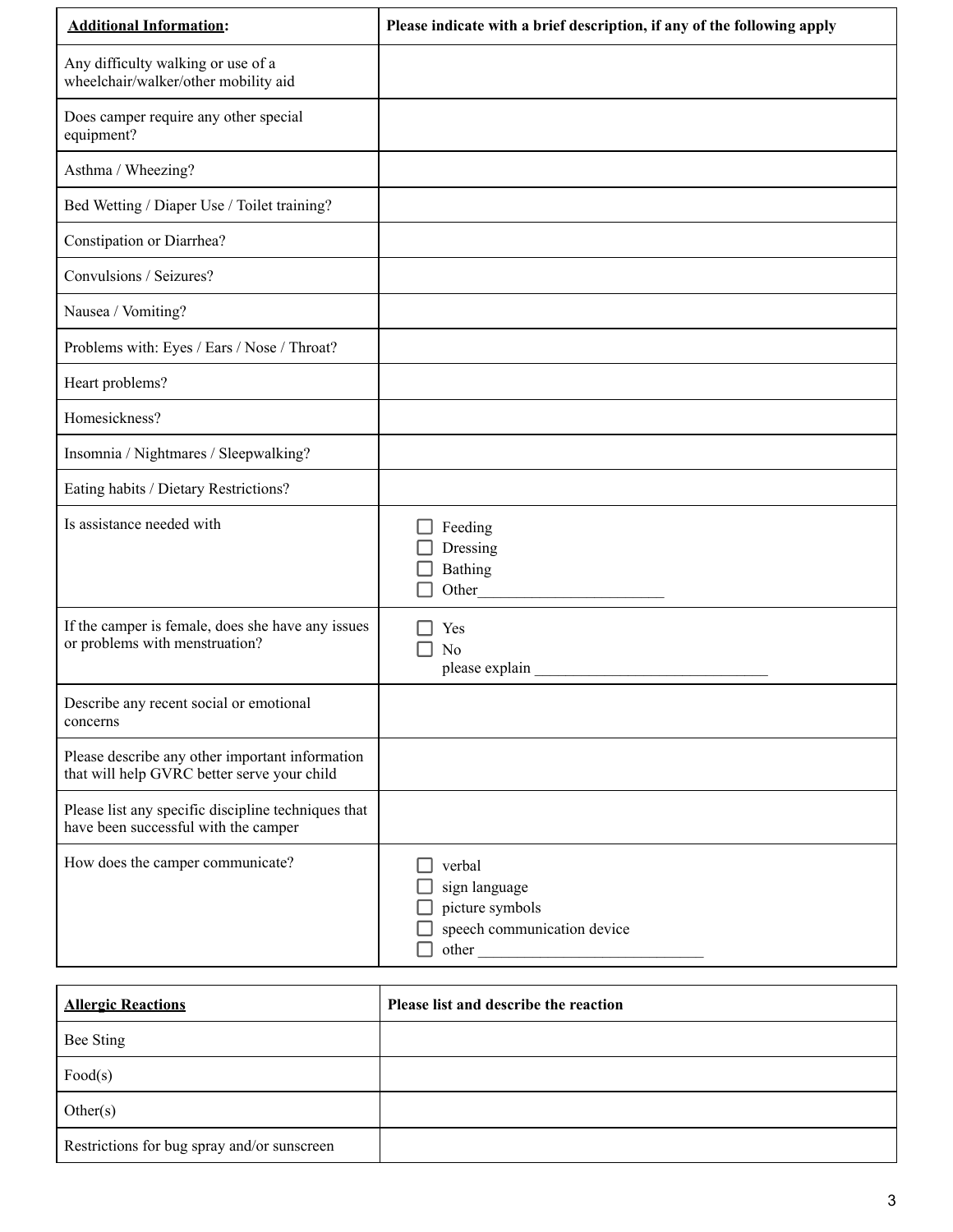| <b>Additional Information</b> |  |  |  |
|-------------------------------|--|--|--|
|                               |  |  |  |
|                               |  |  |  |
|                               |  |  |  |
|                               |  |  |  |
|                               |  |  |  |
|                               |  |  |  |
|                               |  |  |  |
|                               |  |  |  |
|                               |  |  |  |
|                               |  |  |  |
|                               |  |  |  |
|                               |  |  |  |
|                               |  |  |  |
|                               |  |  |  |
|                               |  |  |  |
|                               |  |  |  |
|                               |  |  |  |
|                               |  |  |  |
|                               |  |  |  |
|                               |  |  |  |
|                               |  |  |  |
|                               |  |  |  |
|                               |  |  |  |
|                               |  |  |  |
|                               |  |  |  |
|                               |  |  |  |
|                               |  |  |  |
|                               |  |  |  |
|                               |  |  |  |
|                               |  |  |  |
|                               |  |  |  |